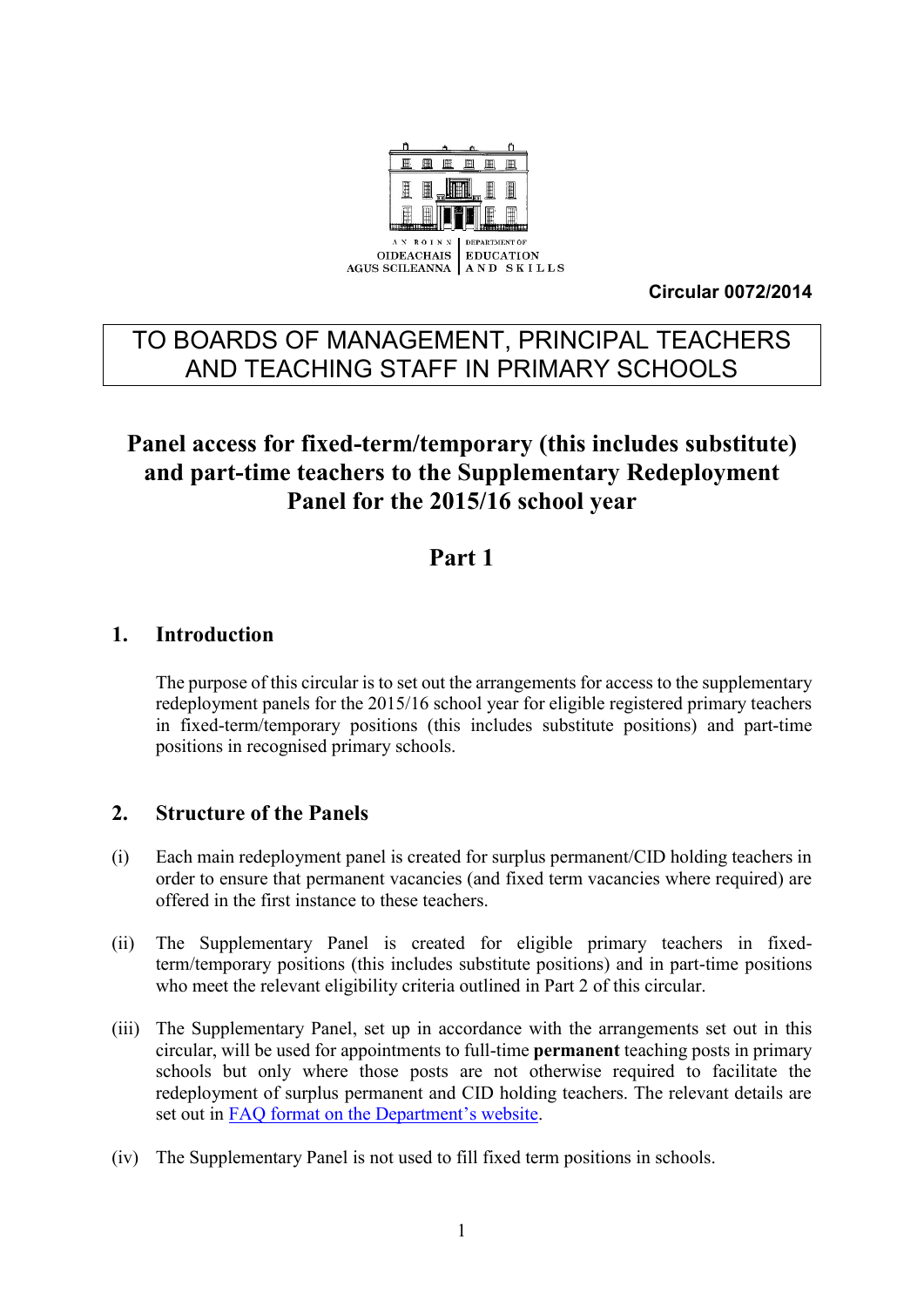### **3. Improvements to the process for filling a permanent vacancy from the Supplementary Redeployment Panel**

Following consultation with the Education Partners on the operation of the Supplementary Panel in the current school year, the Department undertook to take the following actions to enable further improvements to occur for the 2015/16 school year.

In addition to the current arrangements, schools now have the **option of using a website**, i.e. educationposts.ie or staffroom.ie, as a means of engaging with the Supplementary Redeployment Panel. This can be done by the school using the website as the means to invite teachers on the relevant Supplementary Panel to express an interest in a permanent post. Key requirements are:

- Teachers are given a period of 5 calendar days to express an interest in the post.
- A school must select a teacher from the cohort of teachers that express an interest in the post. However, the school has the option of supplementing the list of teachers who express an interest in the post with other teacher(s) that are remaining on the Supplementary Panel (who had not responded with an expression of interest in the post).
- If no teachers on the relevant Supplementary Panel express an interest in the post, the school is required to extend the period of time for seeking expressions of interest by an additional 2 calendar days. If at that stage there are still no teachers who have expressed interest in the post, the school can proceed to fill its permanent vacancy in the normal manner via the standard public advertisement.
- In such a scenario, the school is required to state explicitly in the public advertisement the date that expressions of interest were sought, the date it was extended and confirmation that the school is now proceeding to fill the vacancy through open recruitment.
- A teacher on the Supplementary Panel who does not express an interest in a post remains on the Supplementary Panel. A teacher who does express an interest in a post and is unsuccessful in securing the post remains on the Supplementary Panel. A teacher who is called to interview from the Supplementary Panel but is unsuccessful in securing the post remains on the Supplementary Panel.

## **4. Phasing Out of Supplementary Special National Panel**

Since the end of the 2012/13 school year, the Supplementary **Special** National Panel is being phased out and no new applications are being accepted. This decision by the Department of Education and Skills reflects the wider availability of primary teachers who are qualified to work in all settings (which was not the case when this panel was originally set up). Access to the Supplementary Special National Panel for the 2015/16 school year will be confined to those teachers who were on the Supplementary Special National Panel in the 2014/15 school year and who did not secure a permanent teaching post. The Department will contact these teachers directly by email in due course.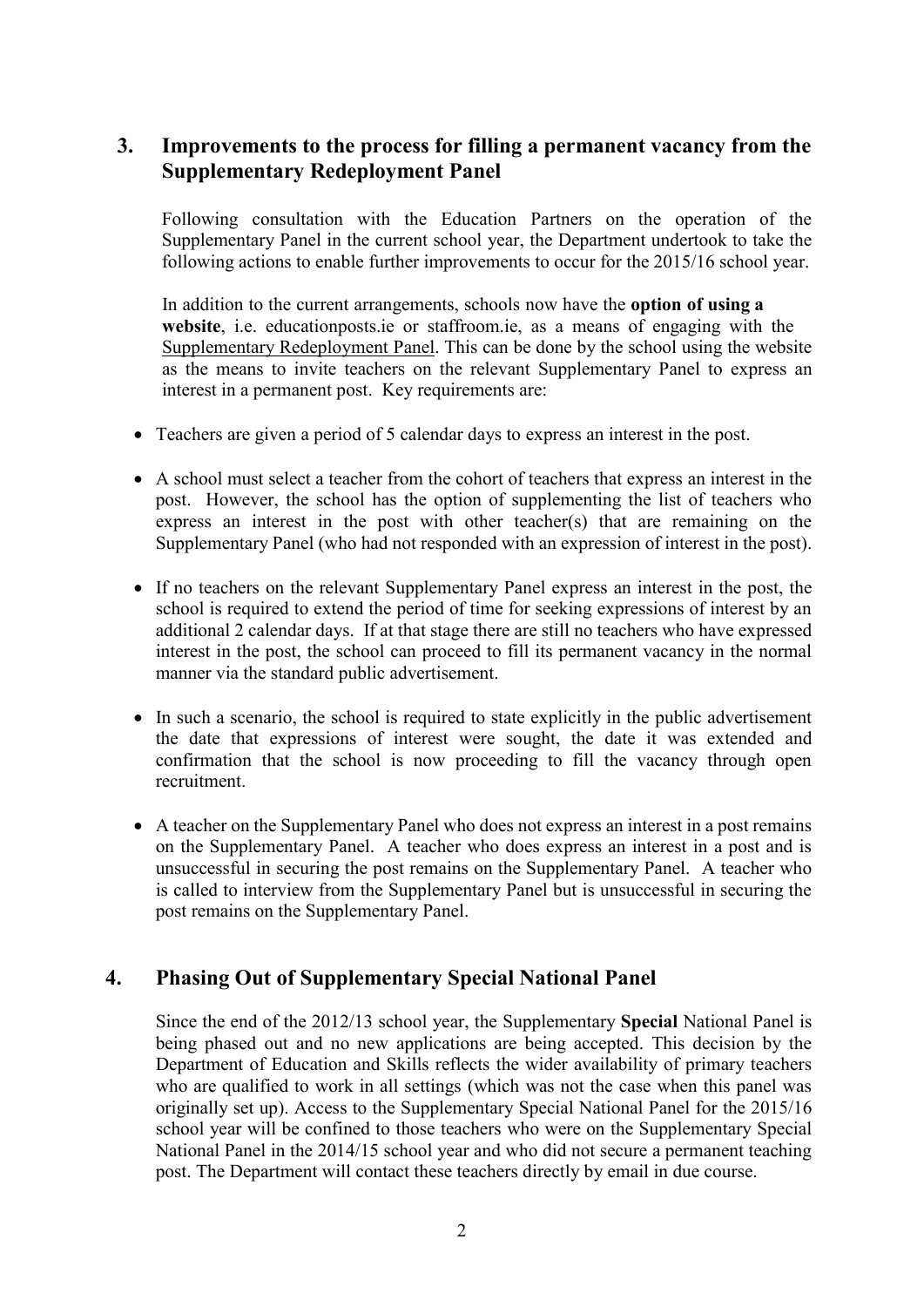This Supplementary Special National Panel will be used only for filling permanent teaching posts in special schools that are not otherwise required for the redeployment of surplus permanent/CID holding teachers.

The Main Special National Panel for surplus permanent/CID holding teachers will continue to operate in the normal manner in respect of relevant posts in all schools.

#### **5. Application process for access to panels**

- (i) Eligible fixed-term/temporary teachers (this includes substitute teachers) and part-time teachers who wish to apply for access to the Supplementary Panel must complete the application form in **Appendix A.**
- (ii) The process introduced on a pilot basis for the 2014/15 school year whereby teachers being placed on the Main and Supplementary Redeployment Panels were given an opportunity to indicate (by tick box on the application form) if they had a particular interest in being redeployed to a school that operates through the medium of Irish will be continued for the 2015/16 school year. The arrangement is being expanded to also facilitate a teacher indicating no particular interest in being redeployed to a school that operates through the medium of Irish.
- (iii) In completing this form, teachers are required to self-declare on their application that they meet the relevant eligibility requirements set out at Part 2 of this circular. Application forms from teachers **must** be fully completed and legible. Applicants who do not provide the required information **will not** have their applications processed nor be considered for inclusion on the panels.
- (iv) Please note that eligibility for the 2015/16 Supplementary Panel is confined to those teachers that have met in full all outstanding conditions/satisfied all shortfalls in respect of registration with the Teaching Council, i.e. are fully probated, at **12 December 2014**.
- (v) If, during the course of the 2014 calendar year, an applicant worked in schools situated in more than one panel area (e.g. schools in two different dioceses), the application for inclusion on a panel must relate to the panel area where the majority of the service in the 2014 calendar year was given **or** the panel area in which you are currently teaching providing that you are contracted (as a minimum) to teach in this panel area from 12 December 2014 to the end of the 2014/15 school year.

The base school for panel purposes is the school within that panel area where the majority of teaching service was given in the 2014 calendar year **or** the school in which you are contracted (as a minimum) to teach from 12 December 2014 to the end of the 2014/15 school year.

- (vi) To simplify the application process, the Department will use existing Payroll and other relevant information held centrally in the Department to check eligibility conditions.
- (vii) Applicants are advised to ensure that any outstanding pay arrears and/or salary scale issues which will result in satisfying the eligibility criteria outlined in Part 2 of this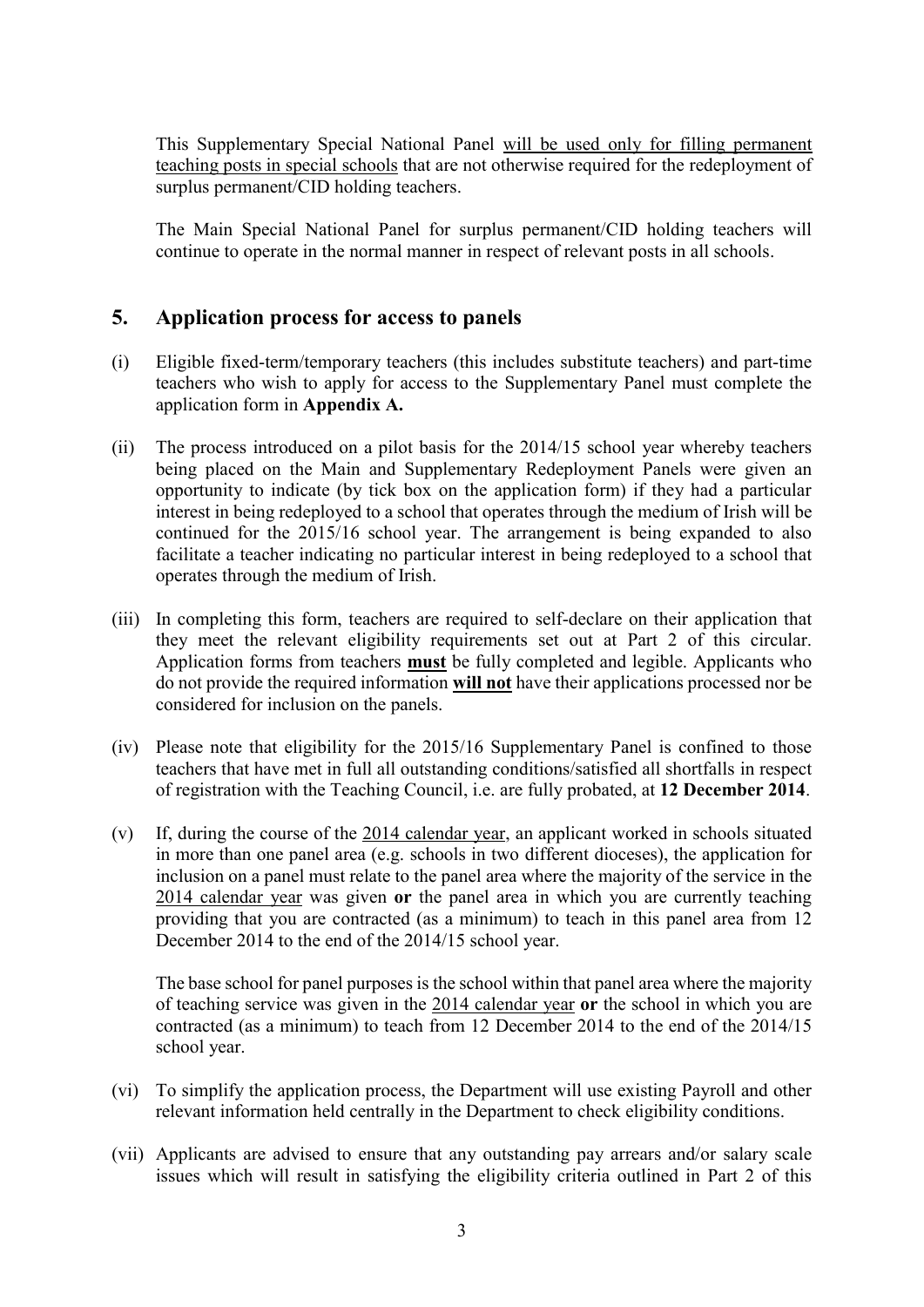circular, are resolved with the Department's Primary Payroll Section before **Friday 12 December 2014.**

Primary Payroll Section can be contacted by emailing primtch  $payroll@education.gov.ie.$  The onus is on the teacher to have any payroll matter resolved before this closing date as under no circumstances will the Primary Teacher Allocations Section accept Supplementary Panel application forms after this date.

- (viii) All teachers applying for access to redeployment panels must include their contact e-mail address in a clear and legible format so as to facilitate the efficient operation of the panels. This e-mail address will be used by a primary school as the main point of contact with a teacher.
- (ix) Completed forms must be received in the Department on or before **Friday 12 December 2014** at the following address:

Primary Teacher Allocations Section Department of Education and Skills Cornamaddy Athlone Co. Westmeath

#### **It is important to note that under no circumstances will late applications be considered for inclusion on these panels. Proof of postage should be retained by the teacher.**

(x) It is the Department's intention to notify applicants of the outcome of their application by 31 March 2015 or as soon as possible thereafter.

## **6. Procedures once placed on the panel**

- (i) Checks will be carried out at appointment stage in respect of those teachers that are being appointed to permanent posts from these panels. Schools and teachers should therefore note that this checking process may invalidate a proposed appointment.
- (ii) Teachers placed on the Supplementary Panel who secure a teaching position for the 2015/16 school year (either permanent or fixed-term) must inform the panel operator immediately by email and will be removed from the Supplementary Panel.
- (iii) Teachers placed on the Supplementary Panel who decide to leave the panel for any reason must inform the panel operator immediately by email. Teachers should note that they cannot subsequently be reinstated onto the Supplementary Panel.

#### **7. Notification of circular to staff in your school**

Please bring the contents of this circular to the attention of any relevant staff in your school.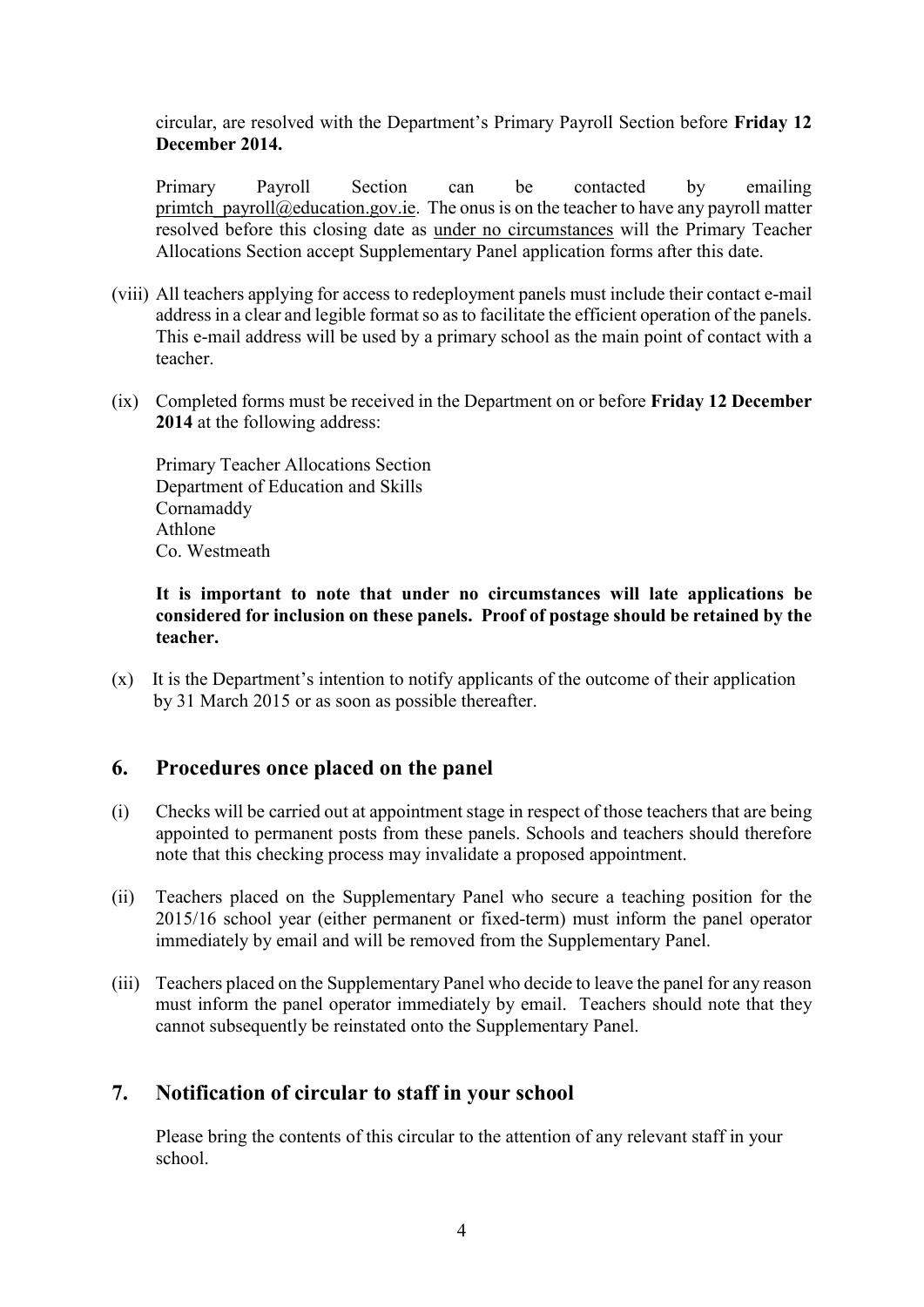#### **8. Review**

The operation of these arrangements will be reviewed with the relevant education stakeholders in late 2015 to determine what adjustment, if any, is required for subsequent school years.

#### **9. Queries**

The main focus of the Department's Teacher Allocations Section is on the teacher allocation process and the preparation of the main redeployment panels for permanent and CID holding teachers.

It therefore has very limited capacity to deal with individual queries in relation to this circular.

Such queries will, as appropriate, be dealt with by e-mail only at the following e-mail address: [supplementarypanel15@education.gov.ie](mailto:supplementarypanel15@education.gov.ie)

#### **Please note that under no circumstances will the closing date of Friday 12 December 2014 be extended**.

Hubert Loftus Principal Officer Teacher Allocations Section

12 November 2014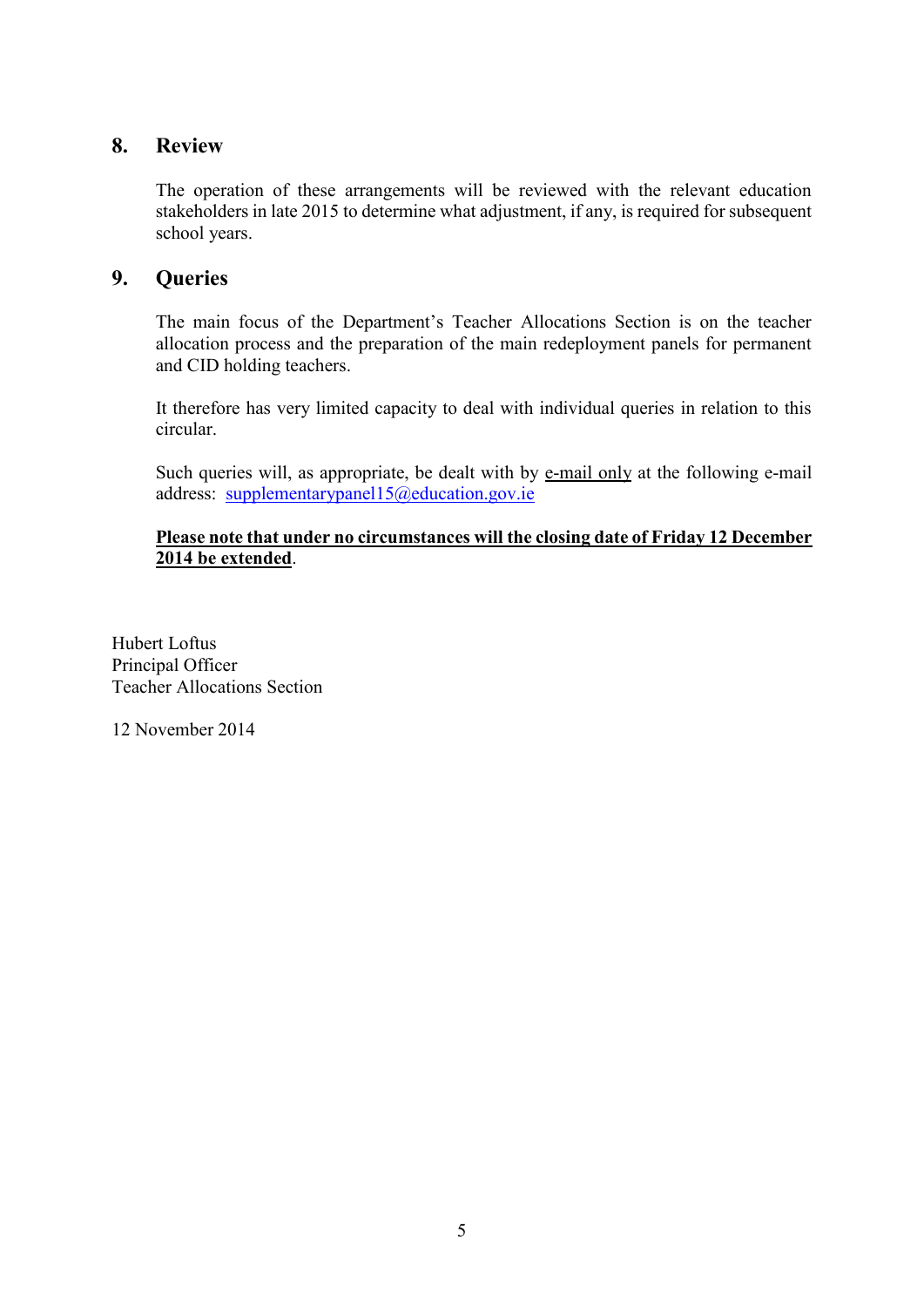## **Part 2**

# **Eligibility Criteria for access to the Supplementary Panel**

Fixed-term/temporary teachers (this includes substitute teachers) and part-time teachers who wish to apply for access to the Supplementary Panel must satisfy each of the eligibility criteria listed below*.*

## **1. Teaching Council Registration/Probation**

Fixed-term /*temporary* (includes substitute) and part-time teachers that:

• hold full registration (registered without conditions) with the Teaching Council under Section 31(5) of the Teaching Council Act, 2001, Regulation 2/Primary

#### OR

• in the case of fixed term/temporary (includes substitute) and part-time teachers automatically registered in 2006 that hold registration with the Teaching Council under Section 31(2) and 31(3) of the Teaching Council Act as Primary and are fully qualified having satisfied all shortfalls, if any, identified by the Department of Education and Skills

**Probation:** Applicants must have successfully completed their probationary period by **12 December 2014.**

**Applicants must attach to the application form for access to the Supplementary Panel a copy of their Teaching Council registration details, showing the date of their probation. If the Teaching Council details do not state the date of probation, applicants must submit a copy of their Certificate of Probation received from the Inspectorate.**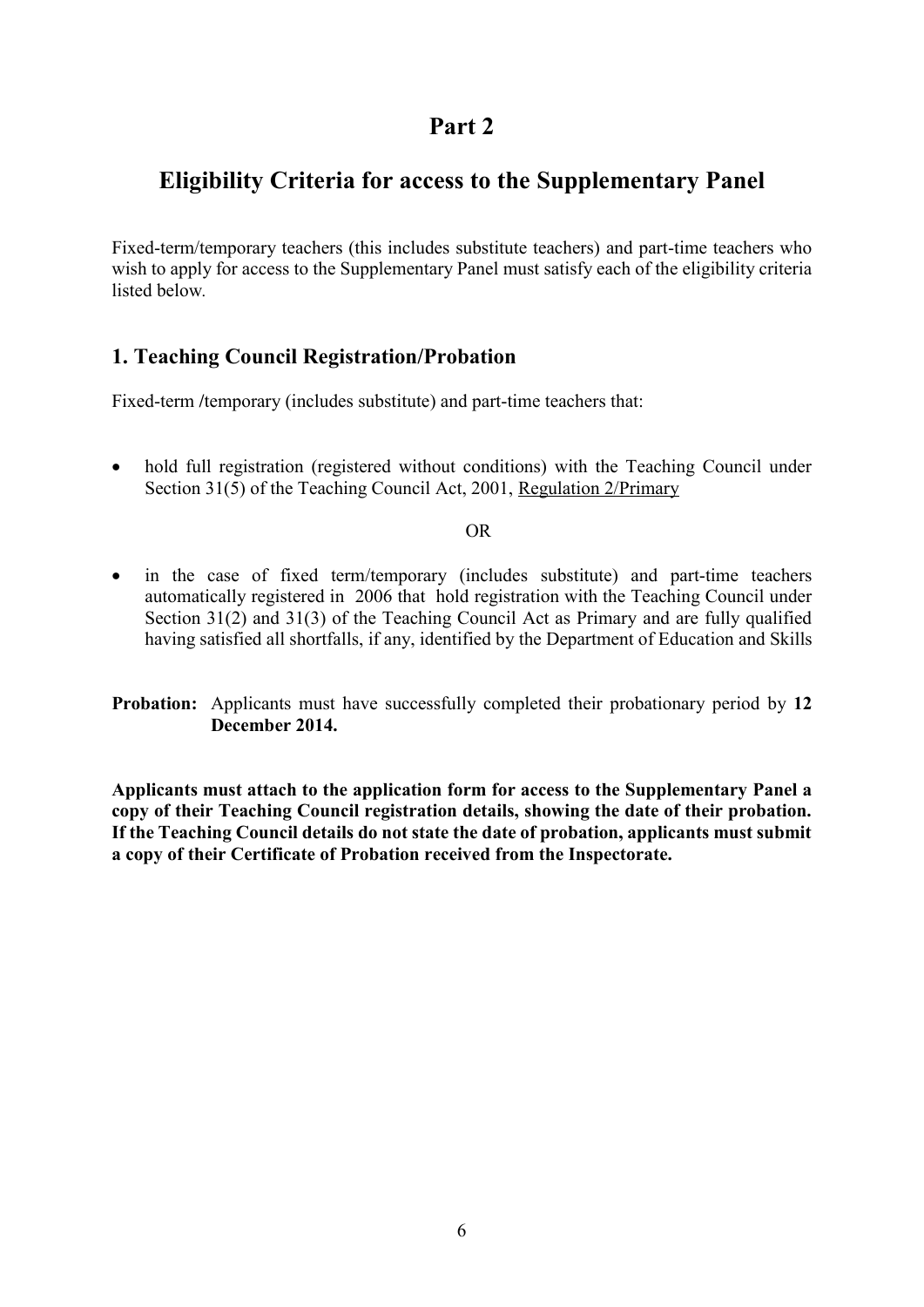#### **2. Salary Requirements**

There are two salary scales under which a teacher may be eligible, i.e.

- 1. Teachers whose first teaching appointment in a school was prior to 1 January 2011
- 2. Teachers whose first teaching appointment in a school was after 1 January 2011

#### **1. Teachers whose first teaching appointment in a school was prior to 1 January 2011 must satisfy (i) below and either (ii) or (iii) below**

(i) have been paid a gross salary of at least  $\epsilon$ 29,000 (including allowances) in the 2014 calendar year

and

(ii) on or before 31 December 2014 be on the  $5<sup>th</sup>$  or higher point of the relevant teachers' salary scale (or the  $6<sup>th</sup>$  or higher point for teachers who commenced employment on the  $3<sup>rd</sup>$  point of the salary scale)

or

(iii) on or before 31 December 2014 be on the  $4<sup>th</sup>$  point of the relevant teachers' salary scale (or the  $5<sup>th</sup>$  point for those that commenced employment on the  $3<sup>rd</sup>$  point of the salary scale) and on **or before 12 December 2014** be contracted to teach **for the remainder of the 2014/15 school year**

#### **2. Teachers whose first teaching appointment in a school was after 1 January 2011 must satisfy (i) below and either (ii) or (iii) below**

(i) have been paid a gross salary of at least  $\epsilon$ 26,100 (including allowances, if any) in the 2014 calendar year.

and

(ii) on or before 31 December 2014 be on the  $4<sup>th</sup>$  or higher points of the relevant teachers' salary scale

or

(iii) on or before 31 December 2014 be on the 3rd point of the relevant teachers' salary scale and on **or before 12 December 2014** be contracted to teach **for the remainder of the 2014/15 school year**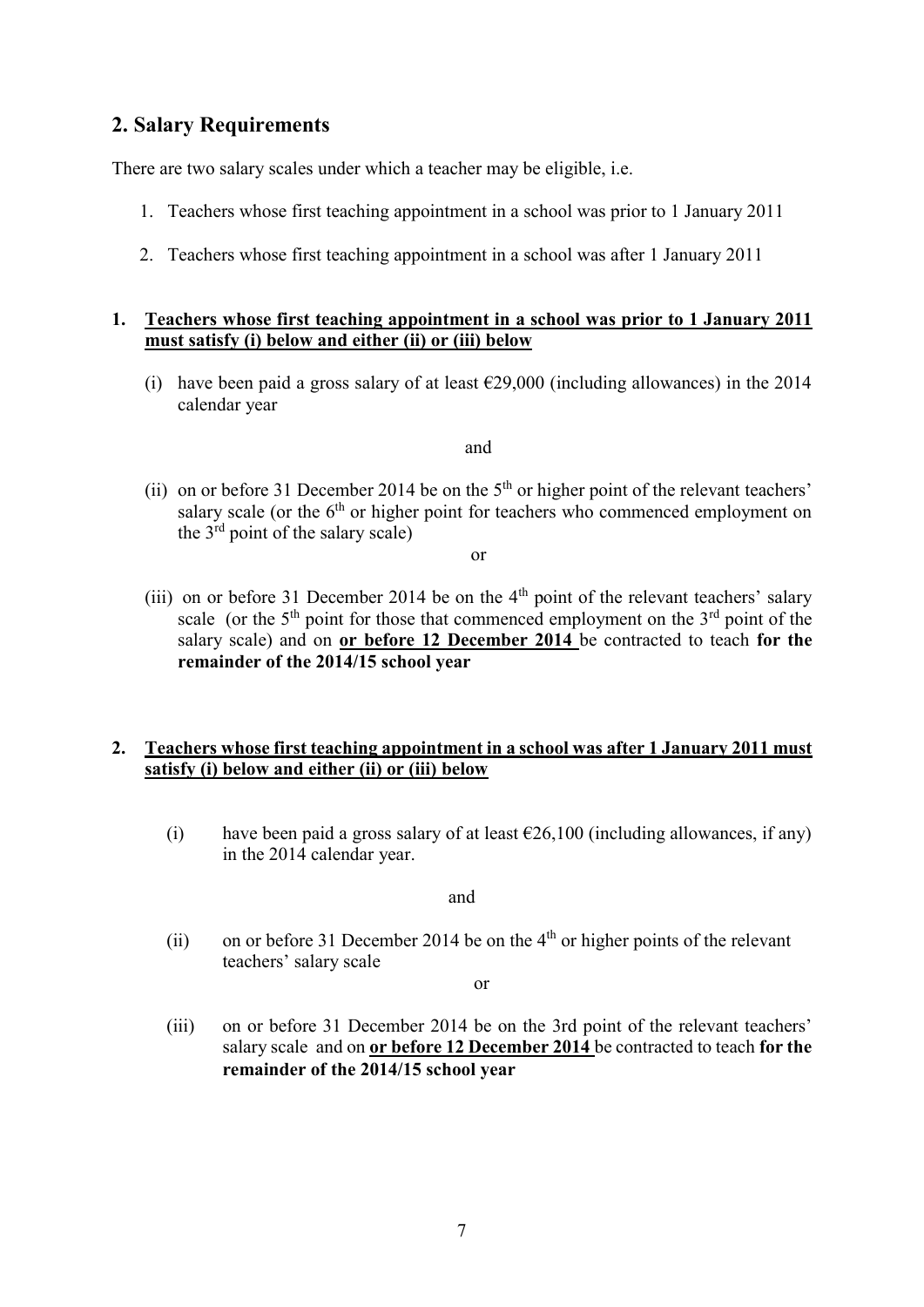**In summary, all applicants must meet the salary criteria listed below on or before 31 December 2014:**

| Date of your first<br>appointment                                                     | <b>STARTING</b><br><b>SCALE POINT</b> | Minimum scale<br>point to be on<br>by 31/12/2014<br>without need<br>for a contract | If you are on the<br>scale points<br>below by<br>31/12/2014 you<br>must have a<br>contract from at<br>least 12<br>December to the<br>end of the<br>2014/15 school<br>year | <b>Minimum gross</b><br>Salary (including<br>allowances)<br>earned in 2014<br>calendar year |
|---------------------------------------------------------------------------------------|---------------------------------------|------------------------------------------------------------------------------------|---------------------------------------------------------------------------------------------------------------------------------------------------------------------------|---------------------------------------------------------------------------------------------|
| Teachers whose 1 <sup>st</sup><br>teaching                                            | $\overline{2}$                        | 5                                                                                  | 4                                                                                                                                                                         | €29,000                                                                                     |
| appointment was<br>prior to 1 January<br>2011                                         | 3                                     | 6                                                                                  | 5                                                                                                                                                                         | €29,000                                                                                     |
| Teachers whose 1 <sup>st</sup><br>teaching<br>appointment was<br>after 1 January 2011 | 1                                     | 4                                                                                  | 3                                                                                                                                                                         | €26,100                                                                                     |

## **3. Haddington Road Agreement**

Please note that a teacher will be regarded as eligible for access to the Supplementary Panel if the only reason for not meeting the scale point criteria is due to the three month increment freeze under the Haddington Road Agreement.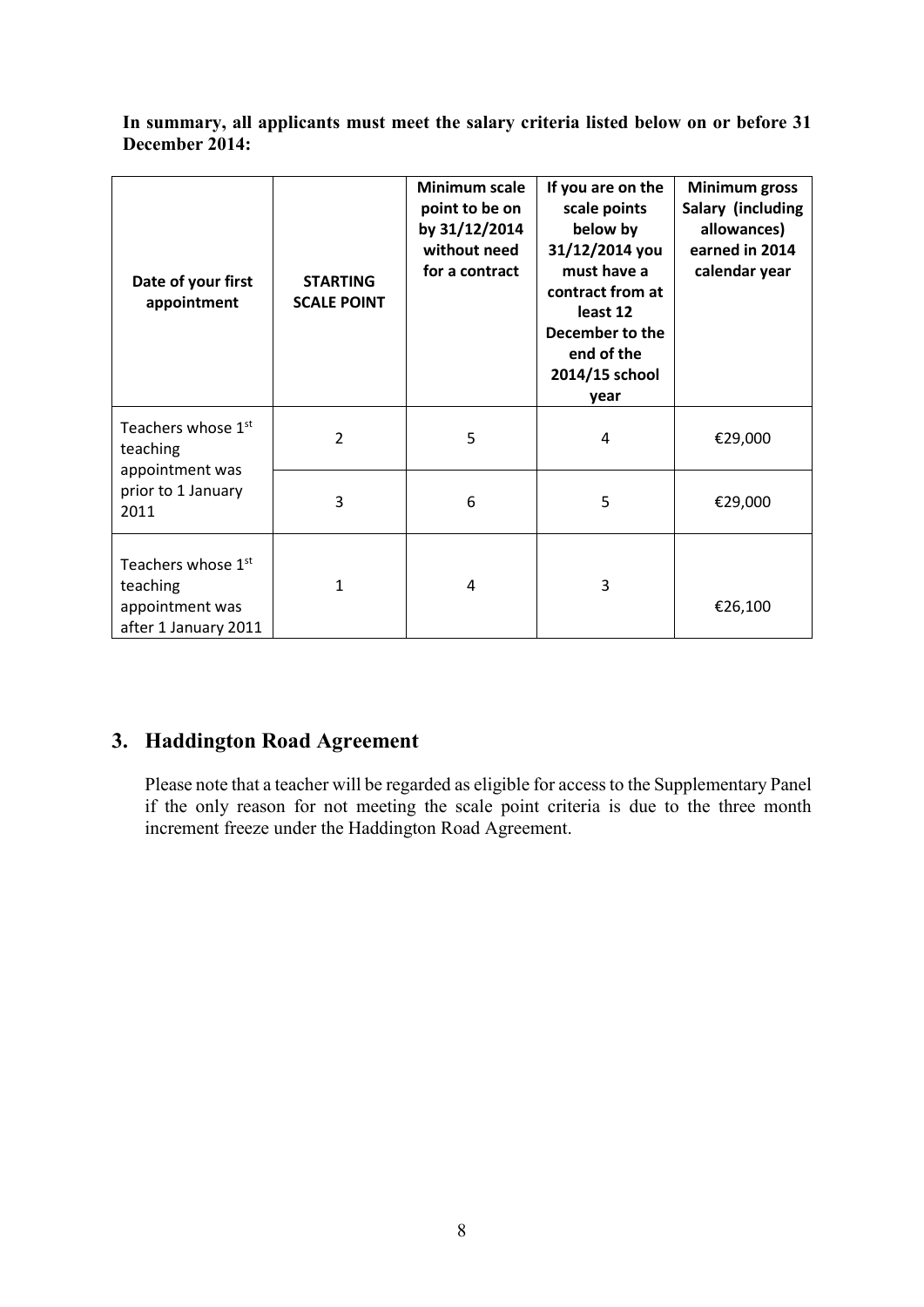## **4. Service not reckonable for Supplementary Panels**

Applicants **must** declare on the application form at Appendix A whether permanent service and/or incremental credit as set out in the table below has impacted on their current salary scale point.

Reckonable service which is allowable for the purpose of Supplementary Panel access is service as a fully qualified teacher in a post paid for by the Department of Education & Skills **excluding** service types set out in the table below:

Previous permanent service \*

Previous service as a post primary teacher

Incremental credit

Unqualified service

\* The permanent service is not counted for meeting the eligibility criteria for Supplementary Panel access. In order for you to be considered to meet the scale point eligibility criterion, you must have earned three increments since the date of resignation from the permanent post. Alternatively you must have earned two increments since the date of resignation from the permanent post and if you are now in your third year (since resignation from the permanent post) you must be contracted to teach to the end of the 2014/15 school year.

## **5. Part-time teachers**

Part-time teachers who wish to be considered for access to the panel are required to meet the same eligibility criteria as set out above in Point 2 above. However, the salary earnings threshold for 2014 ( $\epsilon$ 29,000 or  $\epsilon$ 26,100 as appropriate) will be adjusted on a pro-rata basis in respect of such part-time teachers. This will be done by the Department on a case by case basis in respect of each application that is received from part-time teachers who otherwise meet all of the eligibility requirements.

#### **6. Teachers who took unpaid maternity/adoptive leave in 2014**

The salary earnings thresholds will also be adjusted on a case by case basis in respect of teachers that were on unpaid maternity/adoptive leave while employed in recognised primary schools during 2014.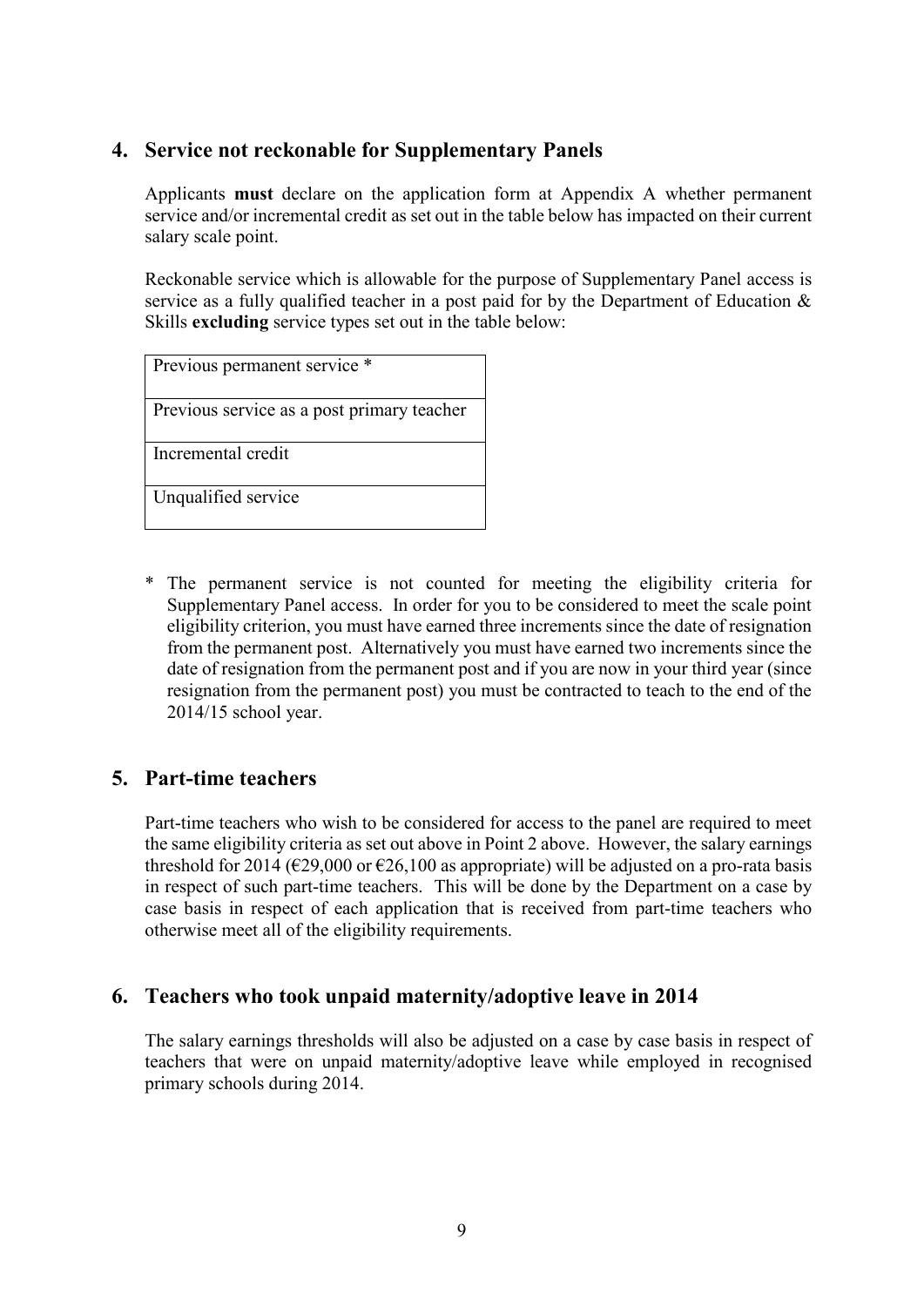## **7. Salary Scale Points**

Teachers should know their incremental salary scale point or be able to calculate it from a current payslip. The primary teacher incremental salary scale points are available on the Department's website [http://www.education.ie/en/Education-](http://www.education.ie/en/Education-Staff/Information/Payroll-Financial-Information/Salary-Scales/)[Staff/Information/Payroll-Financial-Information/Salary-Scales/](http://www.education.ie/en/Education-Staff/Information/Payroll-Financial-Information/Salary-Scales/)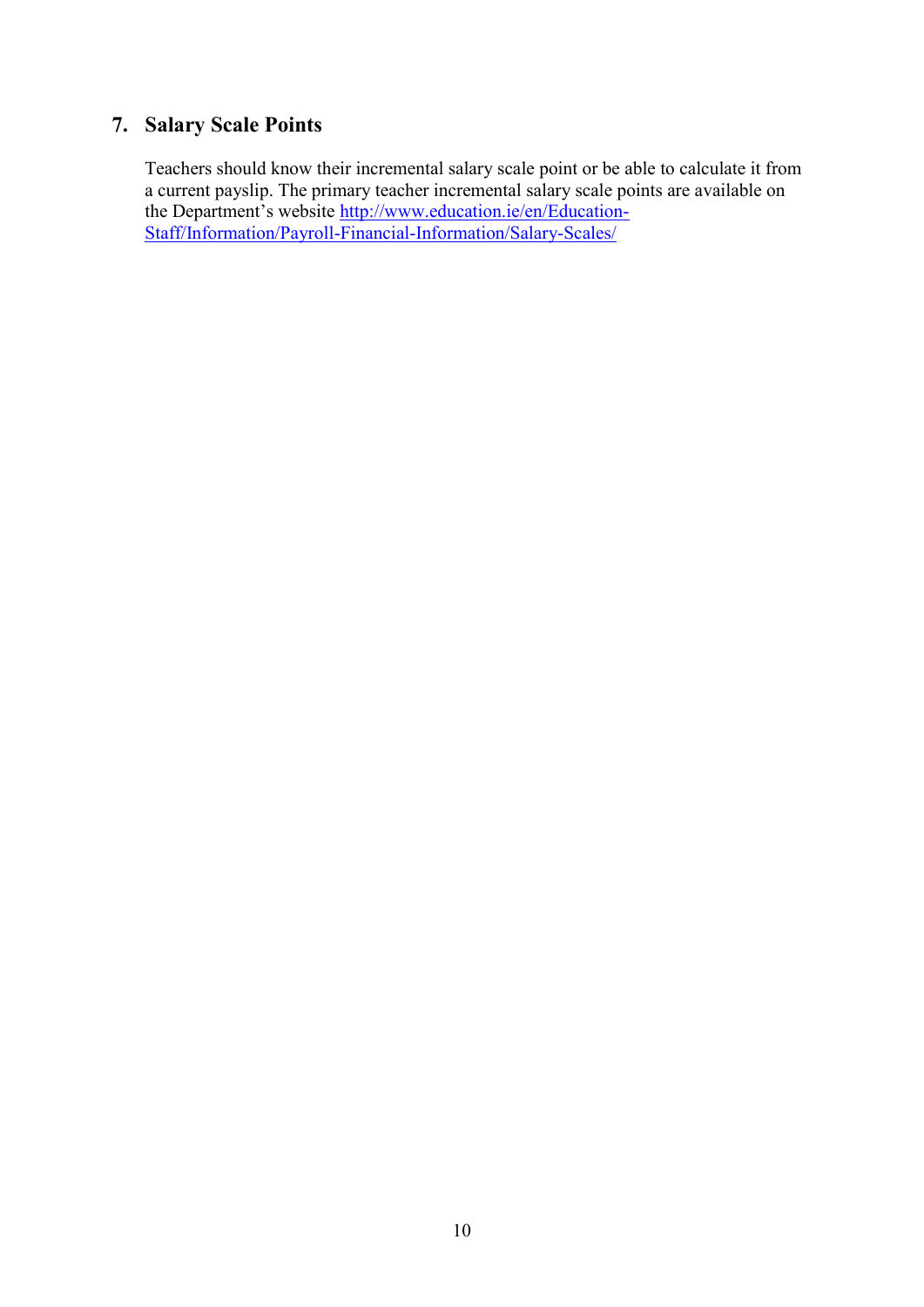# **Part 3**

# **Summary Checklist for Teachers prior to submitting the panel form**

- I have completed in full each question in Part 1 of the Application Form
- I am applying for the Educate Together Panel or An Foras Pátrúnachta Panel and I have completed Part 2 of the Application Form
- A copy of Teaching Council Registration details and/or Certificate of Probation from the Inspectorate is attached to the completed Application Form
- I have retained evidence of postage
- Completed applications must be returned to:

**Primary Teacher Allocations Section, Department of Education and Skills, Cornamaddy, Athlone, Co Westmeath** to be received on or before **Friday 12 December 2014**.

Under no circumstances will application forms be accepted after Friday 12 December 2014.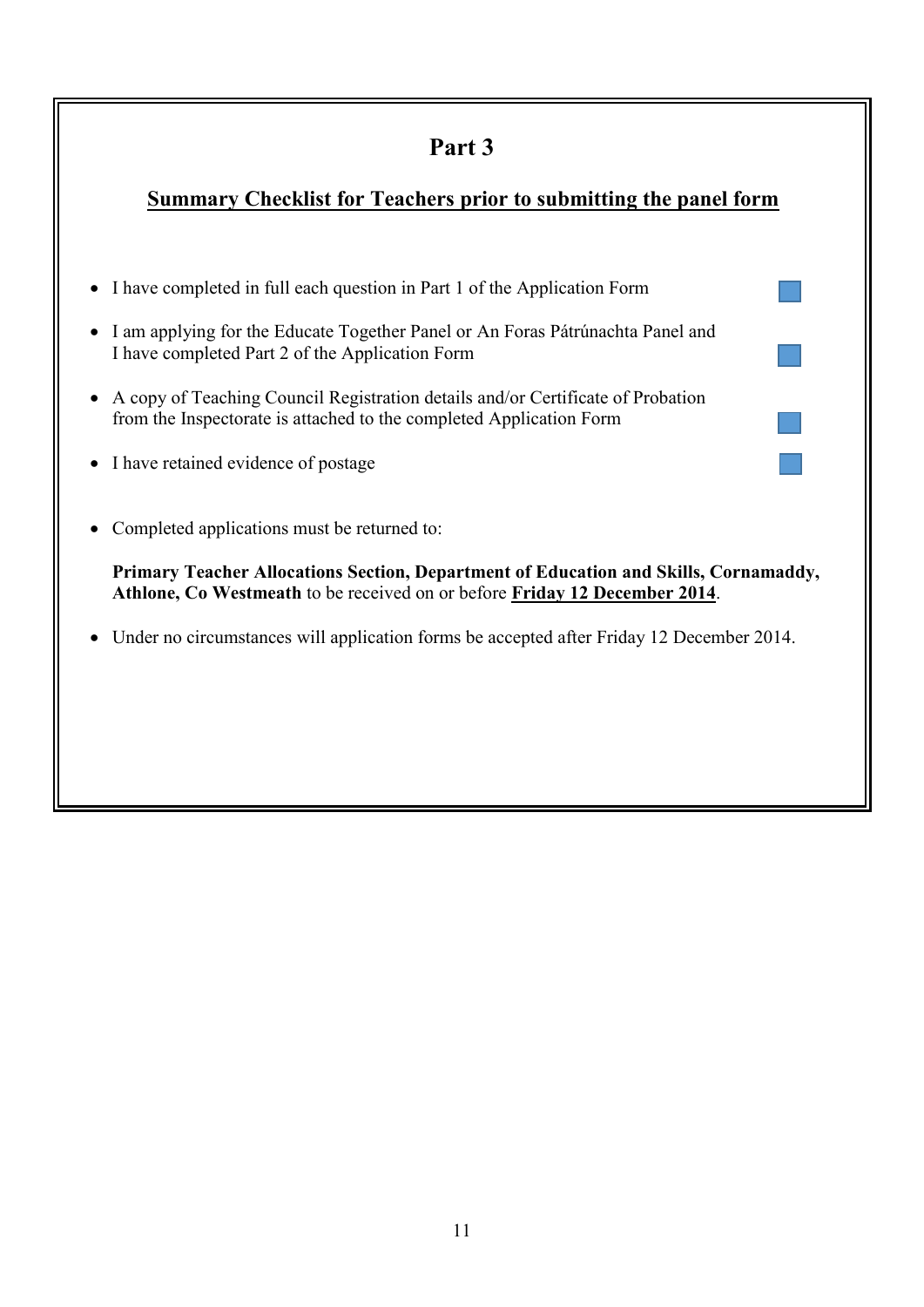# **Appendix A**

 *PF2 15/16*

#### **APPLICATION FORM FOR ACCESS TO THE SUPPLEMENTARY PANEL FOR ELIGIBLE FIXED TERM/TEMPORARY (INCLUDES SUBSTITUTE) AND PART-TIME PRIMARY TEACHERS FOR THE 2015/16 SCHOOL YEAR**

*NOTE: Part 1 of this form must be completed in full by applicants for all panels. Part 2 of this form must also be completed by applicants for the Educate Together or An Foras Pátrúnachta National Panels.* 

*Incomplete forms will not be processed.* 

| Part 1                                                                                                                                                                                                                                                                                            |
|---------------------------------------------------------------------------------------------------------------------------------------------------------------------------------------------------------------------------------------------------------------------------------------------------|
| 1. Panel Details                                                                                                                                                                                                                                                                                  |
|                                                                                                                                                                                                                                                                                                   |
|                                                                                                                                                                                                                                                                                                   |
| Insert Catholic, Church of Ireland, Educate Together or An Foras Pátrúnachta.                                                                                                                                                                                                                     |
|                                                                                                                                                                                                                                                                                                   |
| (For Catholic or Church of Ireland Diocese Panels insert Name of Diocese/United Diocese e.g. Catholic Diocese of Cloyne/ United<br>Dioceses of Meath & Kildare. For Educate Together or An Foras Pátrúnachta, leave blank)                                                                        |
| The name of the panel must be the panel area where the majority of teaching service was given in the calendar<br>year 2014 or the panel area where you are currently teaching provided you are contracted (as a minimum) to<br>teach from 12 December 2014 to the end of the 2014/15 school year. |
| 2. Teacher Details                                                                                                                                                                                                                                                                                |
| PPSN:                                                                                                                                                                                                                                                                                             |
| <b>Teaching Council Registration Number:</b><br>(A copy of your Teaching Council Registration and/or Probation Statement must be attached)                                                                                                                                                        |
| <b>Contact Phone No.:</b><br><u> 1989 - Johann John Stein, marwolaeth a bhannaich an t-Albann an t-Albann an t-Albann an t-Albann an t-Albann </u>                                                                                                                                                |
| <b>E-Mail Address:</b><br><u> 1989 - Johann Stoff, amerikansk politiker (d. 1989)</u>                                                                                                                                                                                                             |
| <b>Training College:</b><br><u> 2000 - Jan James James James James James James James James James James James James James James James James J</u>                                                                                                                                                  |
| 3. Irish Language                                                                                                                                                                                                                                                                                 |
| • Tick this box $\Box$ if you <b>have</b> a particular interest in being redeployed to a school that operates through the medium<br>of Irish                                                                                                                                                      |
| if you <b>do not have</b> a particular interest in being redeployed to a school that operates through the<br>Tick this box $\vert$<br>medium of Irish                                                                                                                                             |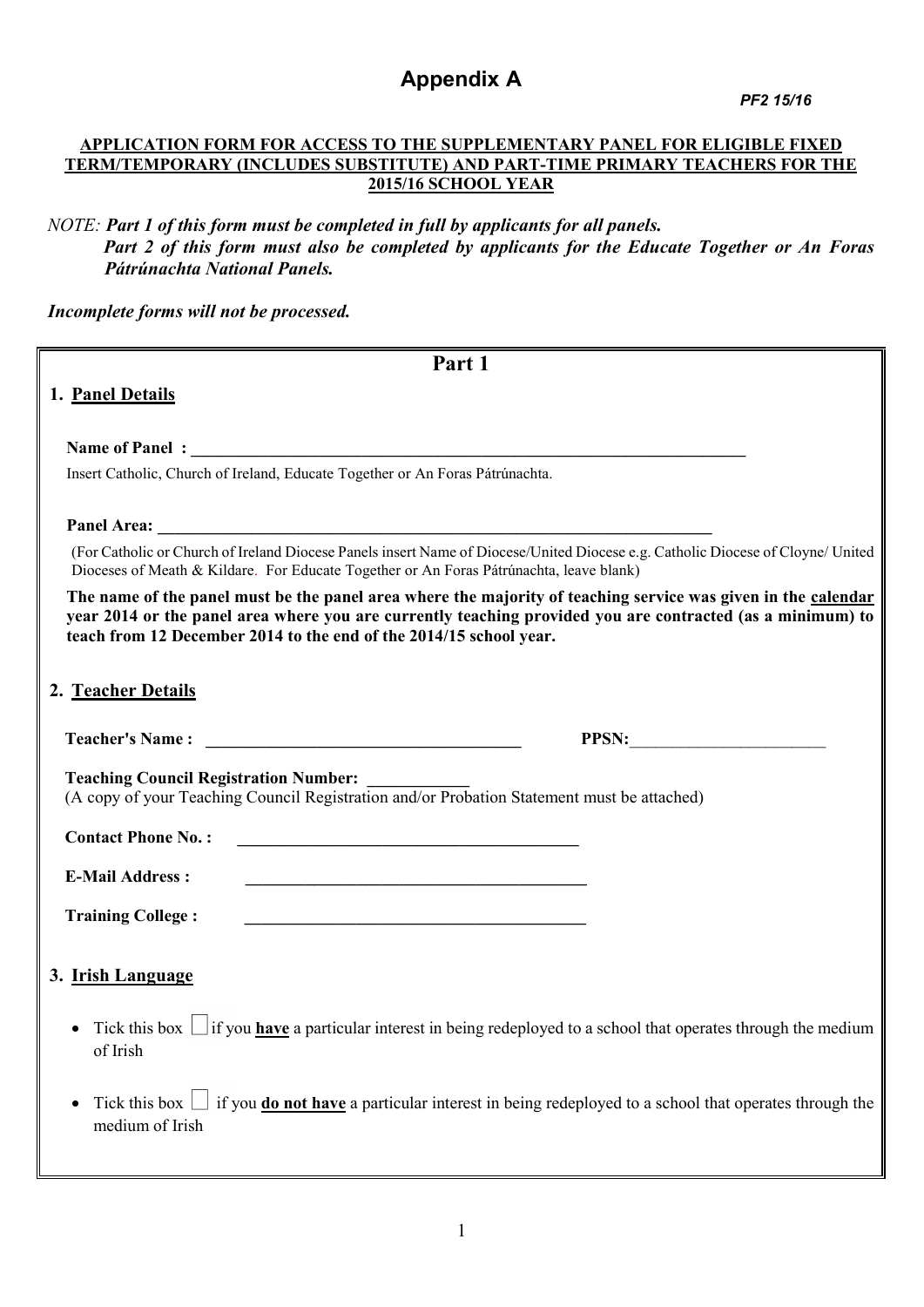|  | 4. School Details<br>The school used for panel purposes must be in the panel area that you are applying for, i.e. either the school<br>where the majority of your teaching service during the calendar year 2014 was given or the school where you are<br>contracted (as a minimum) to teach from 12 December 2014 to the end of the 2014/15 school year |
|--|----------------------------------------------------------------------------------------------------------------------------------------------------------------------------------------------------------------------------------------------------------------------------------------------------------------------------------------------------------|
|  |                                                                                                                                                                                                                                                                                                                                                          |
|  |                                                                                                                                                                                                                                                                                                                                                          |
|  |                                                                                                                                                                                                                                                                                                                                                          |
|  | 5. Salary Eligibility Requirements<br>(Please complete (a), (b) and (c) below)                                                                                                                                                                                                                                                                           |
|  | (a) I am currently working as a full-time / part-time (delete as appropriate) teacher. I confirm that I meet the salary<br>eligibility requirements as set out in Part 2, Point 2 of this circular                                                                                                                                                       |
|  | If you working as a part-time teacher, please provide average weekly part-time hours for the<br>calendar year 2014:                                                                                                                                                                                                                                      |
|  | (b) Has your salary scale point been affected by any of the following. Please tick the appropriate box below.                                                                                                                                                                                                                                            |
|  | a) previous teaching service in a permanent capacity:<br>$Yes \Box$<br>No <sub>1</sub><br>b) previous post primary teaching service<br>Yes $\square$<br>No <sub>1</sub><br>c) teaching service abroad<br>Yes $\square$<br>No <sub>1</sub><br>d) relevant non-teaching experience<br>$Yes \Box$<br>No <sub>1</sub>                                        |
|  | (c) I availed of unpaid maternity leave/adoptive leave in the 2014 calendar year<br>$\mathrm{Yes} \square$ No $\square$                                                                                                                                                                                                                                  |
|  | <b>6. Contract Details</b>                                                                                                                                                                                                                                                                                                                               |
|  | (a) I currently hold a fixed-term/substitute/part-time contract until the end of the 2014/15 school year.<br>Yes $\square$<br>No $\square$                                                                                                                                                                                                               |
|  | If you have answered Yes at (a), please complete (b) below:                                                                                                                                                                                                                                                                                              |
|  | (b) I am contracted to teach in a fixed-term/substitute/part-time (delete as appropriate) position in:                                                                                                                                                                                                                                                   |
|  |                                                                                                                                                                                                                                                                                                                                                          |
|  | School Roll No:                                                                                                                                                                                                                                                                                                                                          |
|  | $from (date)$ to $(data)$                                                                                                                                                                                                                                                                                                                                |
|  |                                                                                                                                                                                                                                                                                                                                                          |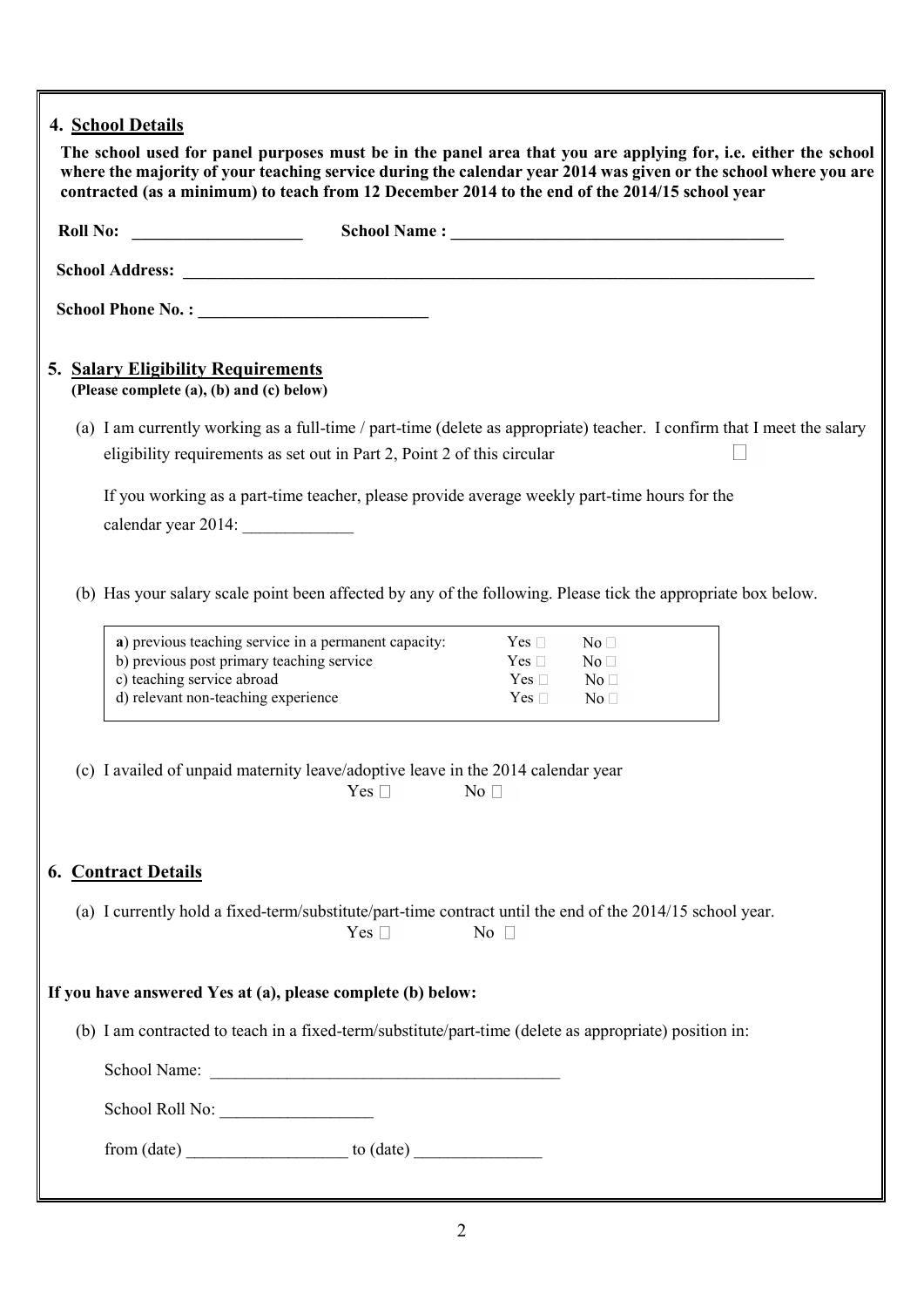I hereby apply to have my name placed on the above named Supplementary Panel.

- 1. I have read Circular 0072/2014 and declare that I satisfy the eligibility criteria.
- 2. I agree to abide by the re-deployment arrangements which govern the operation of the Supplementary Redeployment Panel at primary level.
- 3. I understand and accept that any inaccurate or misleading information supplied by me in completing this application form will invalidate my application for access to the Supplementary Panel.
- 4. I understand the information provided on this form will be subject to verification by the Department before my name is passed onto the relevant patron for inclusion on the panel. I understand that completion of this form does not entitle me to panel rights and that the final decision for admittance to a panel rests with the relevant patron.
- 5. I understand and agree that the above contact details will be circulated to relevant bodies and that non-personal information may be published on relevant websites to facilitate my redeployment.
- 6. I understand that where a school with a permanent vacancy engages with the Supplementary Panel by using a website to seek expressions of interest from teachers on the Supplementary Panel and I am interested in the vacancy, I must submit my expression of interest to the school within the required timeframe. I understand that my place on the Supplementary Panel will not be affected if I opt not to submit an expression of interest to any school filling its vacancy through this process. I understand if I express an interest in a vacancy but am unsuccessful in securing the post, I will remain on the Supplementary Panel.
- 7. I accept that my name will be removed from the Panel if
	- **I am not contactable using the details provided in this form.**
	- **I fail to respond within three calendar days to any email request for interview by a school**
	- **I fail to respond within three calendar days to any email offer of a post from a school**
	- **I refuse to accept an email offer of a post within the agreed distance limits**
- 8. I accept that if at any time I allow my Teaching Council registration to lapse, or if I am removed from the Register for any reason, I will be removed from the Panel and that my employment will be terminated with the school to which I am redeployed with immediate effect.
- 9. I accept that any appointment from the Supplementary Panel will be:
	- subject to medical screening
	- subject to confirmation of qualifications.

10.I accept that any appointment arising from this panel will be subject to meeting the required vetting requirements.

- 11.I accept that any appointment from the Supplementary Panel will be conditional on and subject to the terms and conditions set out in the/any letter of offer from the employing school/employer.
- 12.I accept that any appointment arising from this panel will be subject to a checking process by the Department at appointment stage in relation to meeting the eligibility criteria and that this checking process may invalidate my proposed appointment.
- 13.I undertake to notify the relevant Panel Operator if I take up a post for the 2015/16 school year or if I decide to leave the panel for any reason. I understand that if I leave the panel for any reason I cannot be subsequently reinstated.

I confirm that the information I have supplied is true and accurate.

**Signature of Teacher : Date:**